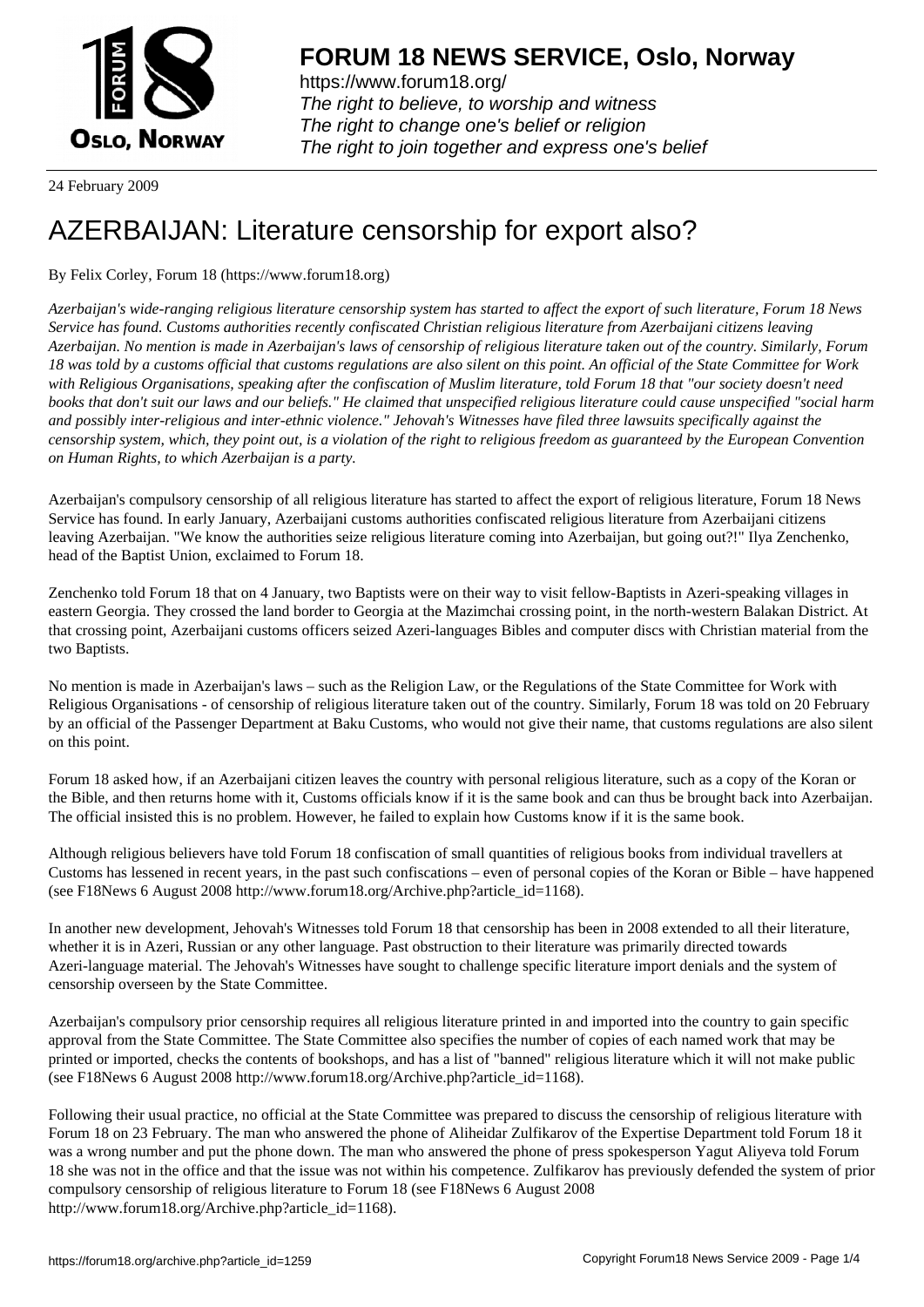The Baku Customs of the only official at the State Customs Customs Customs Customs Customs Customs Customs Customs Customs Customs Customs Customs Customs Customs Customs Customs Customs Customs Customs Customs Customs Cu religious literature with Forum 18, openly admitted that religious literature is treated differently from any other literature. "Of course you don't need permission to import works by, say, Tolstoy or Dostoevsky," the official – who declined to give their name – told Forum 18.

However, the official was unable to explain why the import of religious literature needs special permission, as censorship was formally abolished under an August 1998 Presidential Decree (see F18News 6 August 2008 http://www.forum18.org/Archive.php?article\_id=1168). "It's in our law – we just implement our law," they insisted. Asked whether the late President, Heydar Aliyev, had been wrong to state that censorship had been abolished, the official responded: "No, he wasn't wrong. But there are some problems when people import books to stir up controversy here."

The official refused to discuss the list of "banned" religious literature drawn up by the State Committee.

Asked to identify the law that specifically authorised the censorship of religious literature, the Customs official agreed that Azerbaijan's laws on customs controls include nothing on the subject. But he pointed to Presidential Decree 609 of 24 June 1997 and Cabinet of Ministers Decree 105 of 31 May 2000. These both list items that are subject to special controls (such as ammunition or drugs), but there is no mention of religious literature in either.

The Customs official also referred to the Religion Law, which does specify the State Committee's role in carrying out the official censorship. Article 9.2 of the State Committee's Regulations states that it "takes control of the production, import, and distribution of religious literature, items, and other religious informational materials, and gives its consent on the basis of the appeals of religious institutions and relevant state bodies in accordance with the established procedure" (see F18News 6 August 2008 http://www.forum18.org/Archive.php?article\_id=1168).

The Baku Customs official explained to Forum 18 that people wishing to import religious literature need to write to the State Committee asking for permission to import a specified number of copies of a named title. Customs needs a letter from the State Committee "telling us that there is nothing objectionable" in each book to be imported. The letter also specifies the number of copies authorised for import. "Then we clear the book."

The official stressed that all this should be done before the books arrive in Azerbaijan. Asked what happens if religious books are brought to Customs without prior permission from the State Committee the official responded: "We'll stop them, take them to temporary storage. If they are permitted, then we'll allow them to enter. If not, they're seized. The importer then has the choice, whether to take them out of the country or leave them to the Customs to destroy. If they haven't been declared as religious books, then the importer will be fined."

State Committee officials have repeatedly told the local media about "dangerous" and "extremist" religious literature that has been seized at Customs. Officials told the Azeri Press Agency on 11 February and the Trend News Agency on 18 February that the import into Azerbaijan of 59 different titles "propagating religious intolerance and discrimination" had been prevented in 2008. Officials said the State Committee had examined 1,507 titles in 2008, a rise on earlier years.

On 13 January, Trend News Agency quoted local State Committee representative Miryahya Badirov as stating that Customs officials had prevented the import of "illegal" religious literature by Russian pilgrims. The report said they were returning from a pilgrimage, presumably the haj to Mecca, when they were stopped at Customs at Astara on the southern border with Iran. It said 4,000 books of eight different titles, mostly in Kyrgyz and Russian, were seized.

Speaking to Forum 18, Badirov claimed he had been misquoted. He denied that the Russians had been pilgrims, describing them as "book traders," and said that the 4,000 books had been confiscated over a three or four-month period. He insisted that the expert analysis conducted by the State Committee in Baku had confirmed that the books were "harmful." "Everyone is subject to the law," he told Forum 18 from the southern town of Masalli on 23 January. "We also checked the literature of pilgrims returning from the haj."

Badirov insisted that censorship is necessary to protect the country. "Our society doesn't need books that don't suit our laws and our beliefs," he told Forum 18. "We're not prepared to put Azerbaijan at risk." He claimed that unspecified religious literature could cause unspecified "social harm and possibly inter-religious and inter-ethnic violence."

Azerbaijan continues to keep a central Baku mosque closed, despite legal challenges from its congregation, and to maintain a nationwide ban on Muslims praying outside of mosques during Friday prayers (see F18News 29 January 2009 http://www.forum18.org/Archive.php?article\_id=1246).

Jehovah's Witnesses have complained to Forum 18 of "repeated problems" with importing religious literature into Azerbaijan. The State Committee has given them several written warnings because of their attempts to import these "prohibited" religious publications. Jehovah's Witnesses have filed three lawsuits specifically against this censorship of literature, which, they point out, is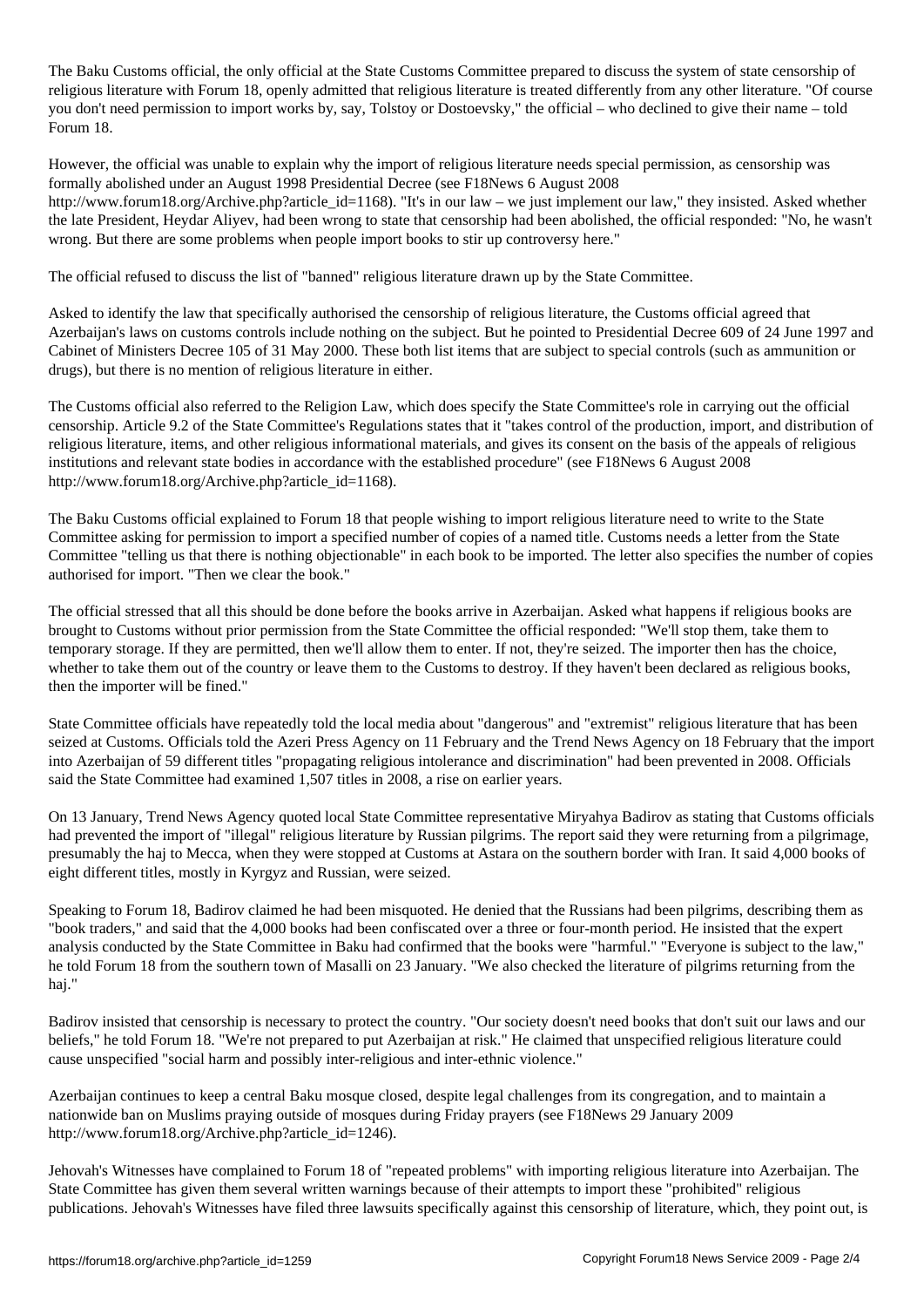$\overline{\phantom{a}}$ 

In March 2008 the Jehovah's Witnesses tried to challenge the State Committee's right in law to censor religious literature, but Judge Rauf Ahmedov of Baku's Sabail District Court ruled that the issue should be challenged not in a local court but at the Constitutional Court. On 13 October 2008 the Supreme Court dismissed the final appeal on this case and the Jehovah's Witnesses are considering taking the case to the European Court of Human Rights in Strasbourg.

Meanwhile, the Jehovah's Witnesses lodged another similar case directly at the Constitutional Court on 17 December 2008. A hearing on the case is pending, they told Forum 18.

Separately, the Jehovah's Witnesses went to court to challenge a 13 June 2008 decision by the State Committee to reject an application to import a shipment of literature. At the same time, "banned" literature was confiscated from Protestants and Jehovah's Witnesses in police raids (see F18News 12 June 2008 http://www.forum18.org/Archive.php?article\_id=1142). Appeals to higher courts against the June 2008 decision were rejected, most recently on 3 December. The Jehovah's Witnesses are preparing to challenge this rejection at the Supreme Court.

Some religious communities have had limited success in appealing directly to the State Committee to allow religious literature into the country. Georgian Orthodox Bishop Sergi Chekurishvili of Nekrisi, whose diocese in eastern Georgia includes the Kakh [Qax] District of Azerbaijan which has a Georgian Orthodox minority, said that small quantities of literature can be brought in from Georgia.

Bishop Sergi said he had met Hidayat Orujev, the Chair of the State Committee, who had asked the Georgian Orthodox not to bring in "too much" literature. "So we don't," he told Forum 18 on 29 January. "On the border Azerbaijani Customs won't allow in large quantities even of Bibles or baptismal crosses. All we are doing is providing pastoral care to our flock."

Georgian Orthodox believers in the area are also struggling to gain state permission re-open churches that Azerbaijan insists on keeping closed (see F18News 29 January 2009 http://www.forum18.org/Archive.php?article\_id=1246).

Religious literature confiscations are frequently publicised by the authorities in Azerbaijan's mass media. The 13 January Trend report said 1,300 books of 16 titles had been confiscated in 2008 both at operations on the border and in local bookshops in southern districts. The same agency reported on 18 February that 19 "banned" religious books had been confiscated from a resident of the village of Haji Zainabaldin near Sumgait [Sumqayit], on the Caspian Sea, in a joint operation by the town police and officials of the State Committee. Neither the names of the books nor the religious affiliation of the resident were given.

Police confiscated almost 100 Christian books and leaflets when they raided the home of Baptist pastor Hamid Shabanov in the village of Aliabad in the north-western Zakatala [Zaqatala] District in June 2008 and arrested him. He was sentenced on 11 February to two years' corrective labour on charges of owning an illegal gun – charges he rejects (see F18News 12 February 2009 http://www.forum18.org/Archive.php?article\_id=1254).

Shabanov said police described the books they confiscated – which included Bibles in Russian and Azeri – as "illegal". "I got the verdict today and it made no mention of the confiscated books," he told Forum 18 from Aliabad on 23 February. "But they are still refusing to return them."

The Jehovah's Witnesses face frequent confiscations of their literature when their meetings are raided by police (see F18News 12 February 2009 http://www.forum18.org/Archive.php?article\_id=1254).

The Chair of the State Committee, Orujev, continues to instruct the police that Jehovah's Witnesses do not have the right to distribute their literature, Forum 18 was told. Consequently, the police have arrested and fined Witnesses for distributing their literature. "Orujev and his predecessor, Rafik Aliev, have both given television interviews in which they encourage the public to treat us as if we had no right to distribute religious literature," they told Forum 18. (END)

For a personal commentary, by an Azeri Protestant, on how the international community can help establish religious freedom in Azerbaijan, see http://www.forum18.org/Archive.php?article\_id=482.

For more background information see Forum 18's Azerbaijan religious freedom survey at http://www.forum18.org/Archive.php?article\_id=1192.

More coverage of freedom of thought, conscience and belief in Azerbaijan is at http://www.forum18.org/Archive.php?query=&religion=all&country=23.

A survey of the religious freedom decline in the eastern part of the Organisation for Security and Co-operation in Europe (OSCE) area is at http://www.forum18.org/Archive.php?article\_id=806.